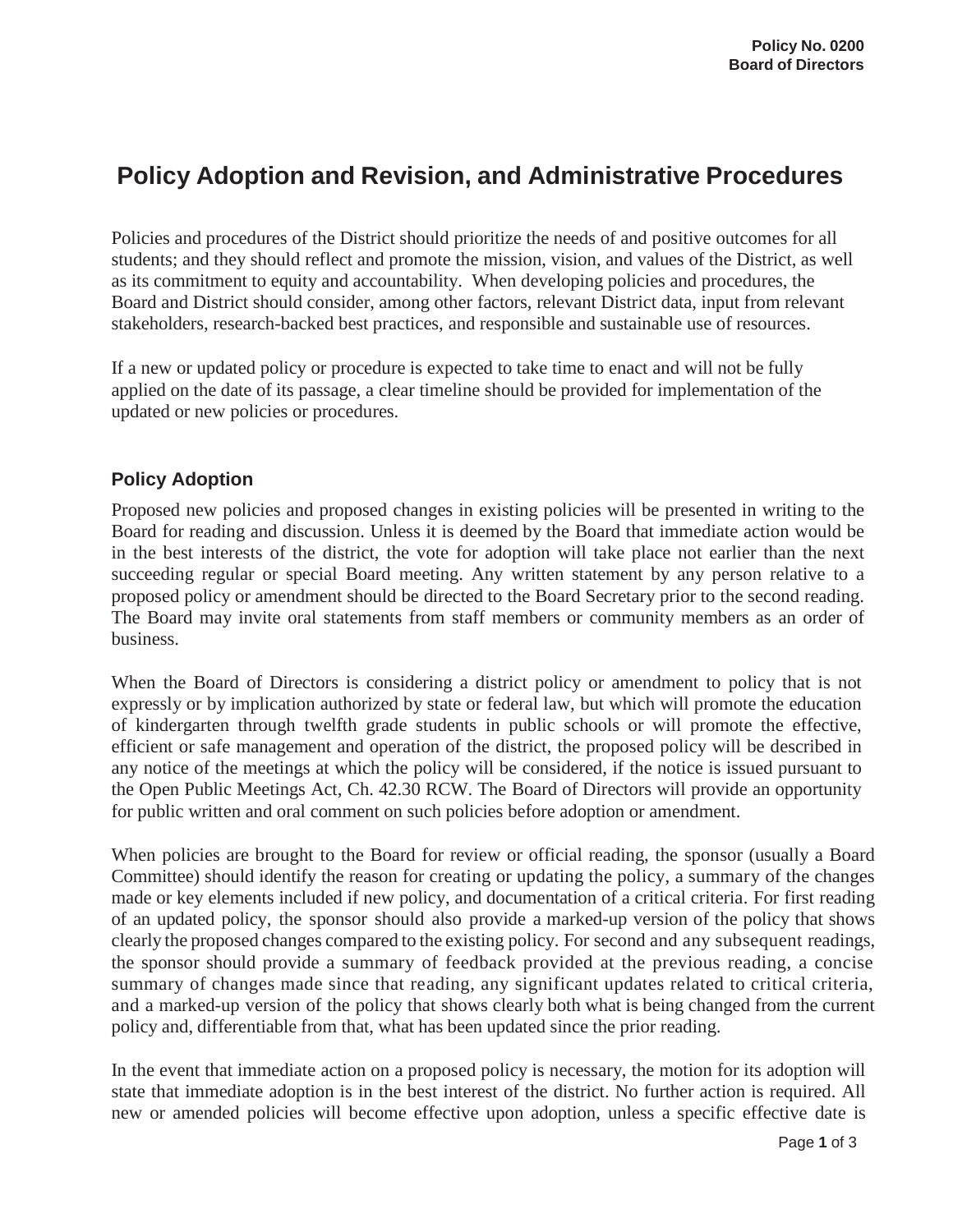provided in the motion for adoption.

Policies as adopted or amended will be made a part of the minutes of the meeting at which action was taken on the policies and will also be included in the district's policy manual.

Non-substantive editorial revisions and changes in administrative, legal and/or cross references need not be approved by the Board.

Policies will continue from year to year and Board to Board until and unless the Board changes them.

### **Policy Creation and Updating Guidelines**

When creating and editing policies, the Board will apply the following guidelines to the extent practical:

- Policies will repeat law only when required by law or when it serves a useful tutorial purpose.
- Policies will generally avoid vague introductory language (i.e., they will err on the side of brevity).
- Policies will avoid general philosophical language except when that language imposes an implied requirement on the district.
- Policies will not include language that imposes requirements on outside agencies (e.g., some WSSDA model policies seem to impose requirements on King County, State of Washington, etc.).

#### **Policy Maintenance and Review**

Board Committees, consistent with Policy 1240 and Procedure 1240P, will coordinate policy updates, new policies, and other changes to Board policies. As part of each Board committee's annual plan, each committee must establish a prioritized list of policy work that it plans to address that school year. Board committees should put students first and consider the following to establish their policy priorities for the year:

- District vision, mission, and values in service (see policies 0100, 0110  $\&$  0120)
- District commitment to equity and accountability (see policy 0130)
- District strategic and annual plans and goals
- New and updated state and federal laws that impose new or changed requirements on the district
- Policies that have not provided adequate clarity of expectations to the District as evidenced by feedback from the Superintendent or by implementations that are inconsistent with Board policy understanding or expectations.
- Available time and resources to develop and implement policy changes consistent with District values and commitments, including procurement and consideration of stakeholder input.

In addition to each committee's annual policy priorities, Board committees will review all WSSDA model policy updates in their specified policy areas at least once per year to determine what changes may be relevant to District students and priorities. Committees should include time in their work plans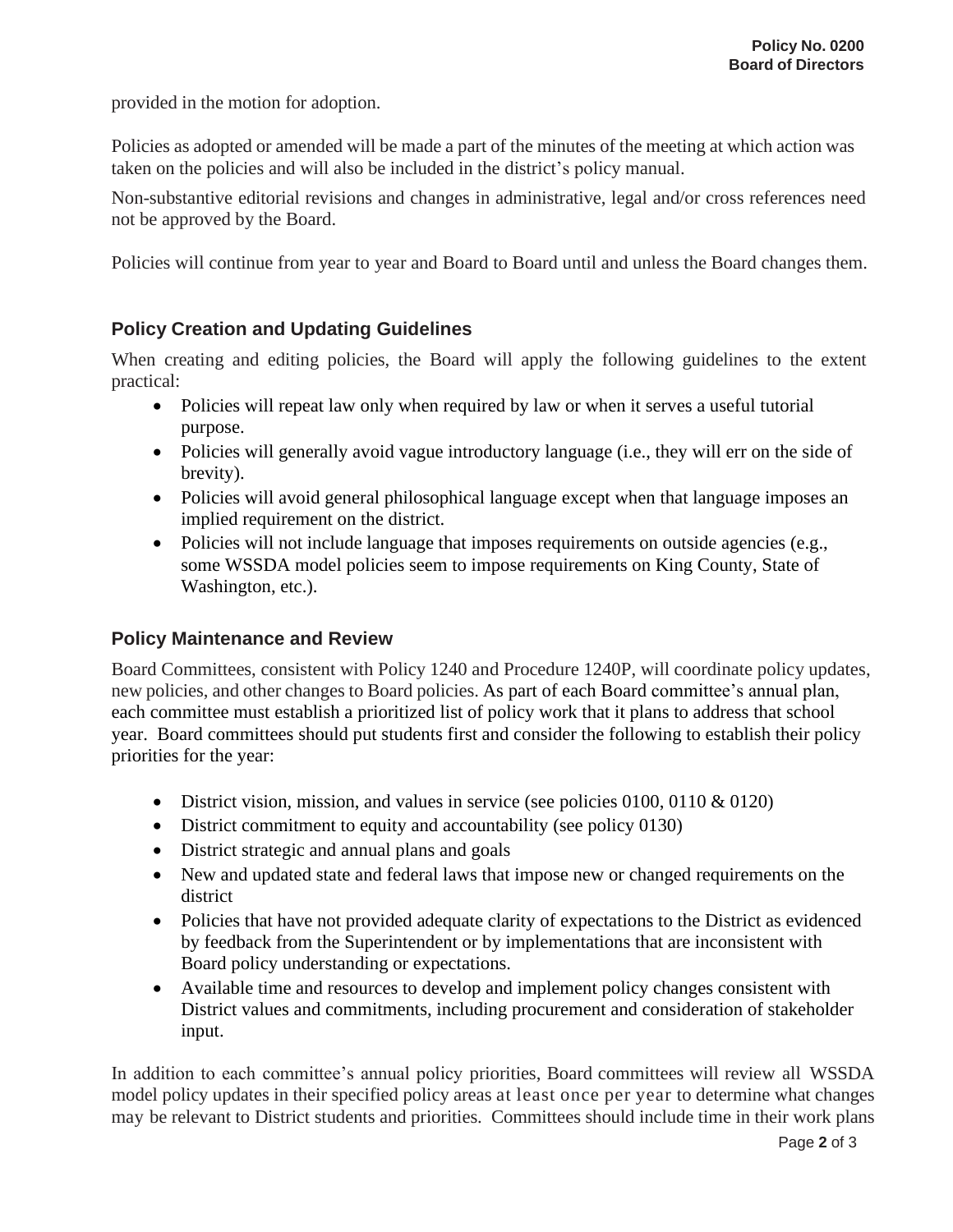to minimize disruption from model policy updates to each committee's prioritized policy work.

The Superintendent or designee(s) will bring to each relevant Board committee's attention any needs they have identified for changes in each policy area in time for consideration when each Board committee is prioritizing its policy plan for the year. Specifically:

- The Superintendent or designee(s) will coordinate reviewing changes to state and other relevant laws and best practices and will recommend changes to Board committees.
- The Superintendent or designee(s) will also coordinate identifying any policy changes needed to enable implementation of the District's annual and strategic plans.

Should the Superintendent or designee(s) identify any needed changes after the Board committee policy priority plans have been set for the year, they should work with the relevant Board committee(s) to determine if the committee(s) recommend changes to the policy plan for the year. If a committee recommends changes to the policy priorities for the year, they must present an updated plan to the Board for approval. If the Board does not approve changes, committees may consider the recommendations in their plans for the next school year.

The Board committee responsible for maintenance of the policy 0000 series (see 1240/1240P) will work with the Superintendent or designee to create a scalable and sustainable policy workflow process and will create and maintain a procedure (0200P) to document this process. This process will be used by all Board Committees and any individual Board Directors for creating and updating Board policies.

## **Policy Manual**

The Superintendent will develop and maintain a current online policy manual on the District's website which contains the policies of the district. This includes both published versions and internal editable versions to use for any future changes. Online policies will be made available in a way that provides ready access to related administrative procedures. The District will maintain an archive of all policies and policy revisions approved by the Board.

The manual is intended as a tool for district management as well as a source of information to community members, staff and others about how the district operates. The Superintendent will ensure that the policy manual is able to be recovered in case of loss due to disaster.

#### **Administrative Procedures**

The Superintendent or designee will develop such administrative procedures as are necessary to ensure consistent implementation of policies adopted by the Board, with the exception of the 0000 and 1000

series procedures, which will be reviewed and revised as needed by the Board, occasionally with assistance and input from the Superintendent or designated staff. On occasion, the Board may specify in a 0000 or 1000 series policy that the Superintendent will create and maintain part or all of a procedure for that policy. Regardless of whether created or updated by the Board or the Superintendent, when a procedure in the 0000 or 1000 series is created or updated, the Board must vote to approve.

When a written procedure in any other series of policies is created or updated, the Superintendent will submit the new or updated procedure to the Board as an information item at the next regularly